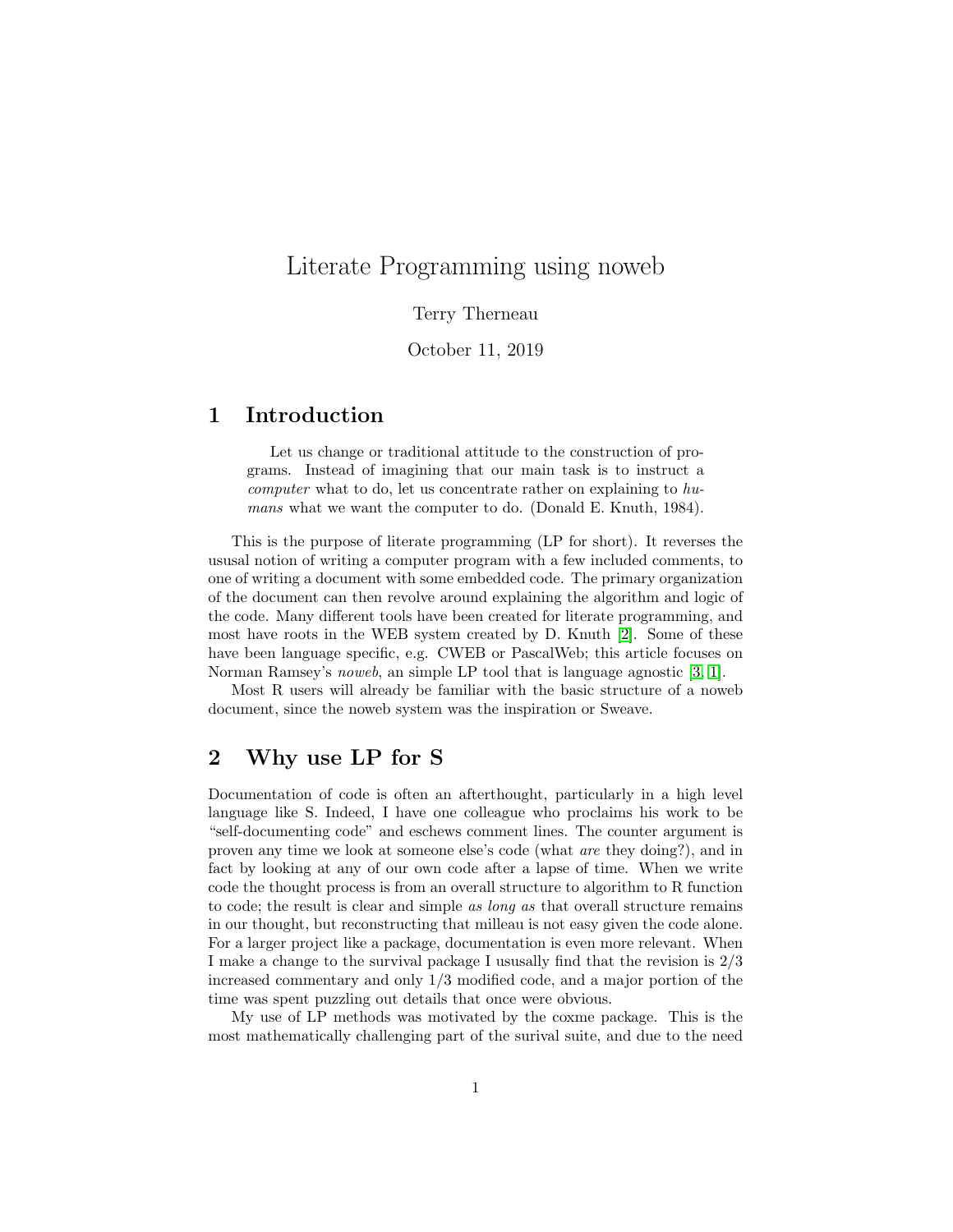to use sparse matrix methods it is algorithmically complex as well. It was one of the better programming decisions I've made.

The old adage "more haste, less speed" holds for R code in general, but for packages and complex algorithms in particular. Many of you will have had the experience of puzzling over a coding or mathematics issue, then finally going to a colleage for advice. Then, while explaining the problem to them a solution suddenly becomes clear. The act of explaining was the key. In the same way, writing down and organizing the program logic within a document will get one to the endpoint of a working and reliable program faster.

The literate programming literature contains more and better stated arguments for the benefit of this approach.

## 3 Coding

Like an Sweave file, the noweb file consists of interleaved text and code chunks, the format is nearly identical. Here is the first section of the coxme code (after the document's header and and an introduction).

```
\section{Main program}
The [[coxme]] code starts with a fairly standard argument list.
<<coxme>>=
coxme <- function(formula, data,
        weights, subset, na.action, init,
        control, ties= c("efron", "breslow"),
        varlist, vfixed, vinit, sparse=c(50,.02),
        x=FALSE, y=TRUE,
        refine.n=0, random, fixed, variance, ...) {
    time0 <- proc.time() #debugging line
    ties <- match.arg(ties)
    Call \leftarrow match.call()
    <<process-standard-arguments>>
    <<decompose-formula>>
    <<build-control-structures>>
    <<call-computation-routine>>
    <<finish-up>>
}
The arguments to the function are described below,
omitting those that are identical to the \Verb!coxph! function.
\begin{description}
```
\item ...

The typeset code looks like this: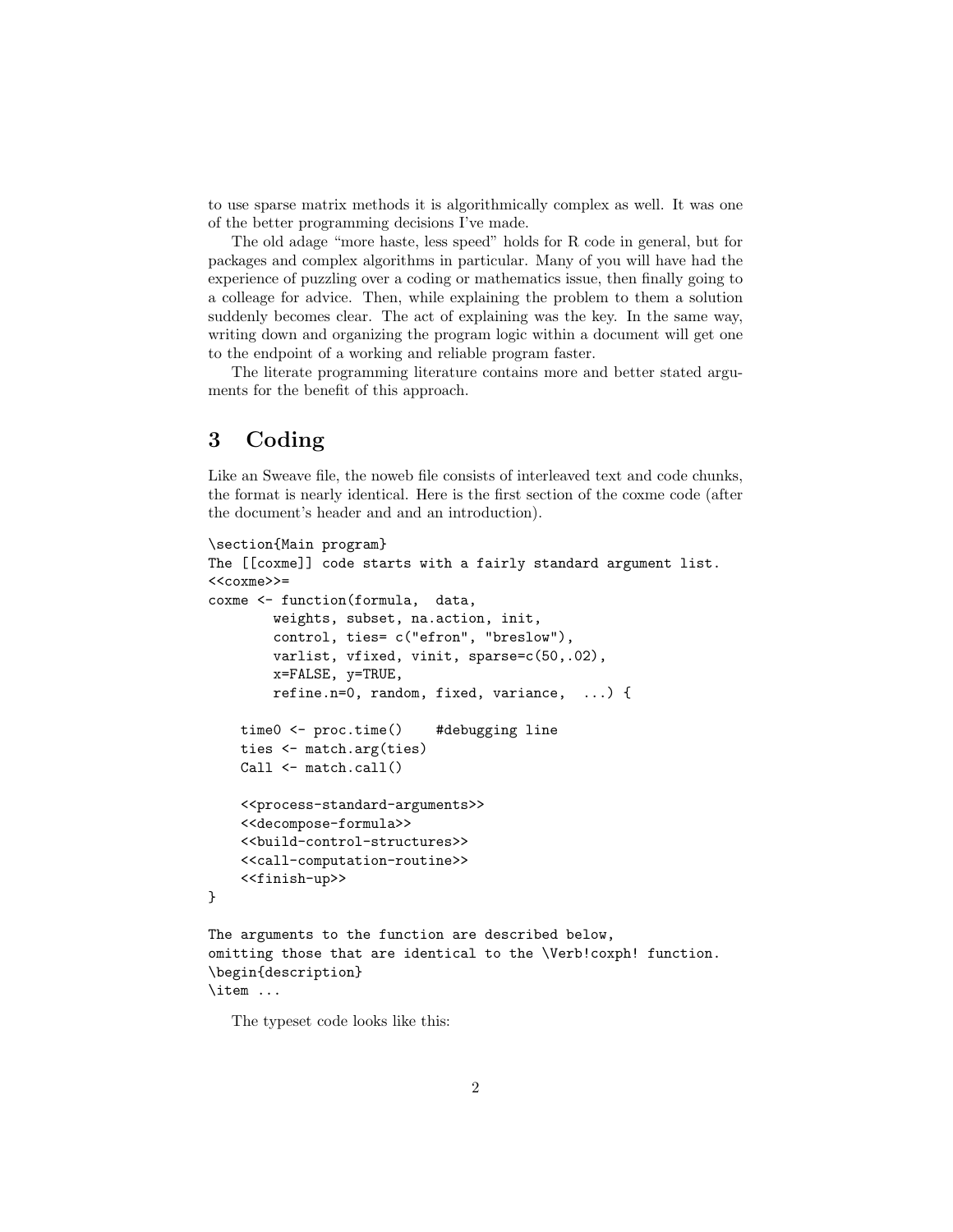```
\langle \textit{coxme} \rangle =coxme <- function(formula, data,
          weights, subset, na.action, init,
          control, ties= c("efron", "breslow"),
          varlist, vfixed, vinit, sparse=c(50,.02),
          x=FALSE, y=TRUE,
          refine.n=0, random, fixed, variance, \ldots) {
     time0 <- proc.time() #debugging line
     ties <- match.arg(ties)
     Call \leftarrow match.call()
     \langle process-standard-arguments \rangle\langle\,de{decompose-formula}\,\rangleit{build-control-structure} \rangle\langleion-routine \rangle\langleinish-up\rangle}
```
In the final pdf document each of the chunks is hyperlinked to any prior or later instances of that chunk name.

The structure of a noweb document is very similar to Sweave. The basic rules are

- 1. Code sections begin with the name of the chunk surrounded by angle brackets: << chunk-name>>=; text chunks begin with an ampersand  $@$ . The primary difference with Sweave is that the name is required  $-$  it is the key to organizing the code — whereas in Sweave it is optional and usually omitted. There are no options within the brackets.
- 2. Code chunks can refer to other chunks by including their names in angle brackets *without* the trailing  $=$  sign. These chunks can refer to others, which refer to others, etc. In the created code the indentation of a reference is obeyed. For instance in the above example the reference to "<<finish-up>>" is indented four spaces; when the definition of finish-up is plugged in that portion as a whole will be moved over 4 spaces. When the <<finish-up>> chunk is defined later in the document it starts at the left margin. As an author what this means is that you don't have to remember the indentation from several pages ago, and the standard emacs indentation rules for R code work in each chunk de-novo.
- 3. Code chunks can be in any order.
- 4. The construct [[x<- 3]] will cause the text in the interior of the brackets to be set in the same font as a code chunk.
- 5. Include \usepackage{noweb} in the latex document. It in turn makes use of the fancyvrb and hyperref packages.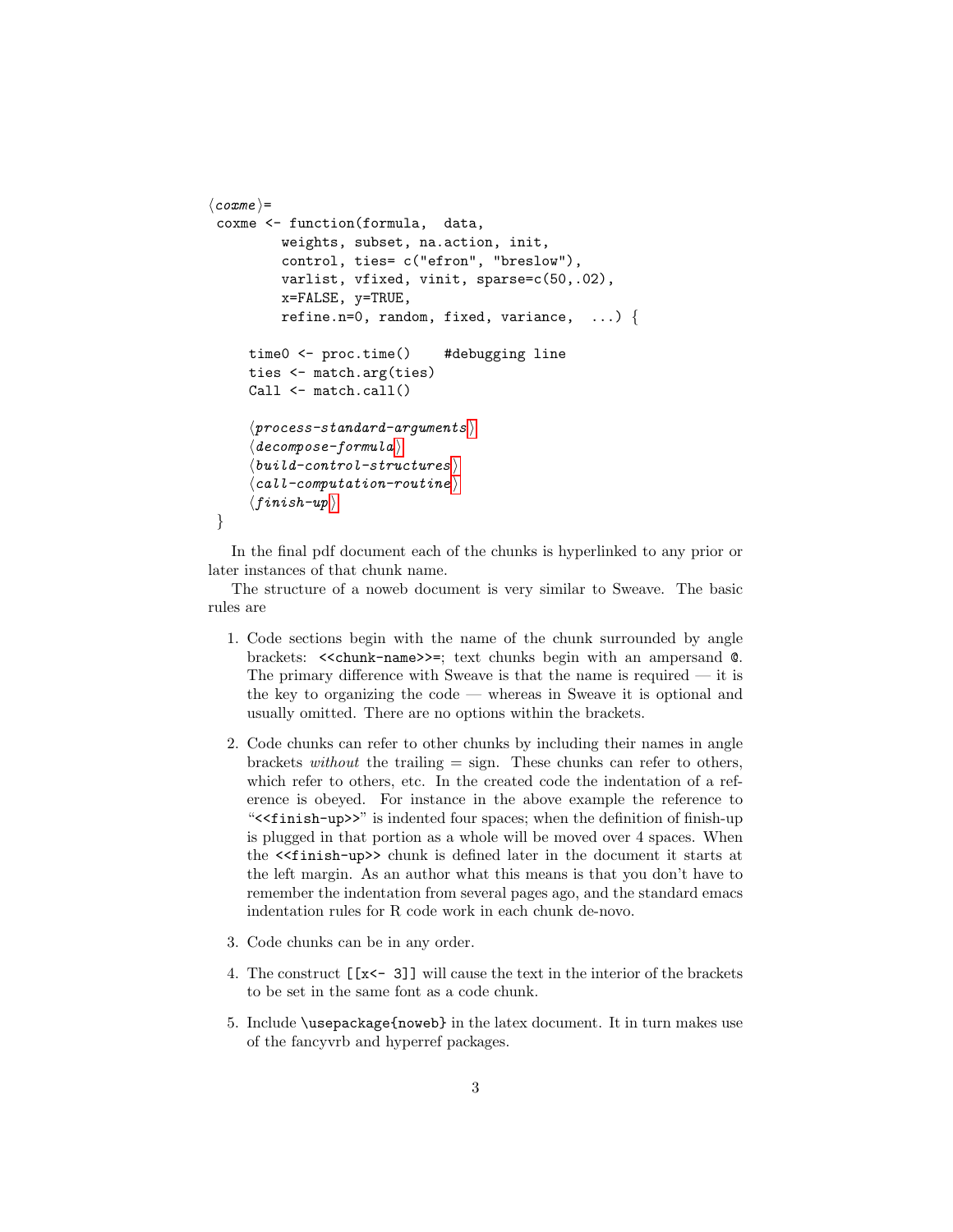6. One can use either .Rnw or .nw as the suffix on source code. If the first is used then emacs will automatically set the default code mode to S, but is not as willing to recognize C code chunks. If the .nw suffix is used and you have a proper noweb mode installed  $\frac{1}{1}$  $\frac{1}{1}$  $\frac{1}{1}$ , the emacs menu bar (noweb:modes) can be used to set the default mode for the entire file or for a chunk.

The ability to refer to a chunk of code but then to defer its definition until later is an important feature. As in writing a textbook, it allows the author to concentrate on presenting the material in idea order rather than code order.

To create the tex document, use the R command noweave(file) where "file" is the name of the .Rnw source. It is necessary to have a copy of noweb.sty available before running the latex or pdflatex command, a copy can be found in the inst directory of the distribution. Optional arguments to noweave are

- out The name of the output file. The default is the name of the input file, with the file extension replaced by ".tex".
- indent The number of spaces to indent code from the left margin. The default value is 1.

To extract a code chunk use the notangle command in R. Arguments are

- file the name of the .Rnw source file.
- target the name of the chunk to extract. By default, notangle will extract the chunk named "\*", which is usually a dummy at the beginning of the file that names all the top level chunks. If this is not found the first named chunk is extracted. During extraction any included chunks are pulled in and properly indented.
- out The name of the output file. By default this will be the input filename with the file extension replaced by ".R".

For Unix users the stand alone noweb package is an alternative route. I was not able to find a simple installation process for MacIntosh, and no version of the package at all for Windows. For R users the package option is simpler, although the standalone package has a longer list of options. Many of these, however, are concerned with creating cross-references in the printed text, which is mostly obviated by the hyperlinks.

The noweave program will create a tex file with the exact same number of lines as the input, which is a help when tracking back any latex error messages — almost. The R version fails at this if the @ that ends a code chunk has other text after the ampersand on the same line. Most coders don't do this so it is rarely an issue.

<span id="page-3-0"></span><sup>&</sup>lt;sup>1</sup>The phrase *proper noweb mode* requires some explanation. The classic nw mode for emacs has not been updated for years, and does not work properly in emacs 22 or higher. However, in versions 2 and earlier of ESS Rnw mode was built on top of nw mode, and ESS included a noweb.el file that was updated to work with later emacs versions. If you are using ESS 2.15, say, then noweb mode works fine. The newer ESS version 12 created Rnw mode from scratch, does not include a noweb file, and emacs reverts to the old, non-working nw code.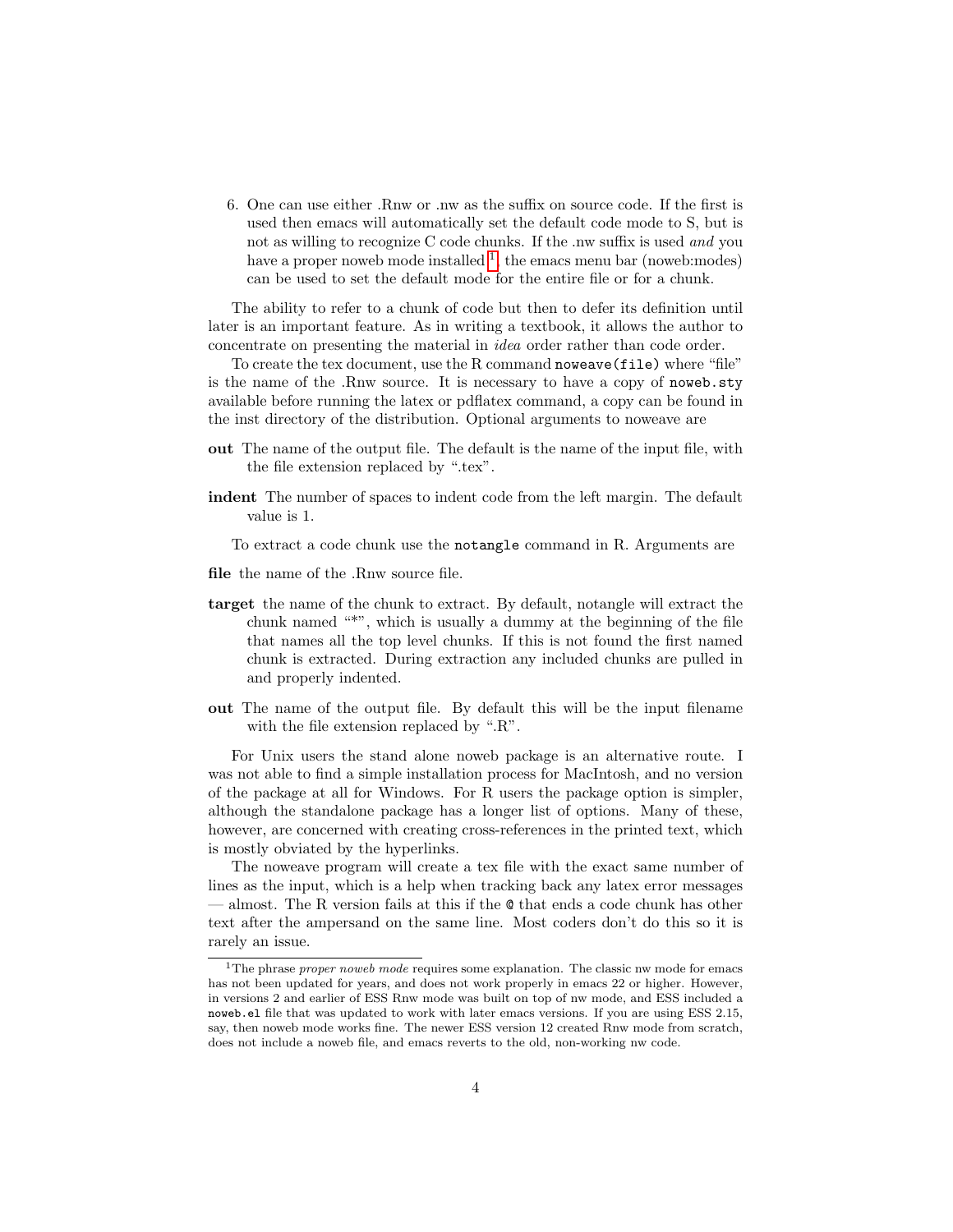## 4 Incorporation into R

In my own packages, noweb source files are placed in a noweb directory. My own style, purely personal, is to have source code files that are fairly small, 2 to 10 pages, because I find them easier to edit. I then include a Makefile: below is an example for a project with one C program and several R functions.

```
\langlemakefile\rangle=
PARTS = main.Rnw \setminusbasic.Rnw \
         build.Rnw \setminusformula.Rnw \setminusvarfun.Rnw varfun2.Rnw \
         fit.Rnw \
         ranef.Rnw \
         lmekin.Rnw \
         bdsmatrix.Rnw
all: fun doc
fun: ../R/all.R ../src/bds.c
doc: ../inst/doc/sourcecode.pdf
R = R --vanilla --slave
 ../R/all.R: all.nw
         echo "require(noweb); notangle('all.nw')" > $(R)
         echo "# Automatically created from all.nw by noweb" > temp
         cat temp all.R > $@
 ../src/bds.c: all.nw
         echo "/* Automatically created from all.nw by noweb */" > temp
         echo "require(noweb): notangle('all.nw', target='bds', out='bds.c')" > $(R)$
         cat temp bds.c > $@
 ../inst/doc/sourcecode.pdf: all.nw
         echo "require(noweb); noweave('all.nw')" > $(R)
         texi2dvi --pdf all.tex
         mv all.pdf $@
all.nw: $(PARTS)
         cat ($PARTS) > all.nw
 clean:
         -rm all.nw all.log all.aux all.toc all.tex all.pdf
         -rm temp all.R bds.c
  The first file "main" contains the definition of <<*>>= early on
<<*>>=
```